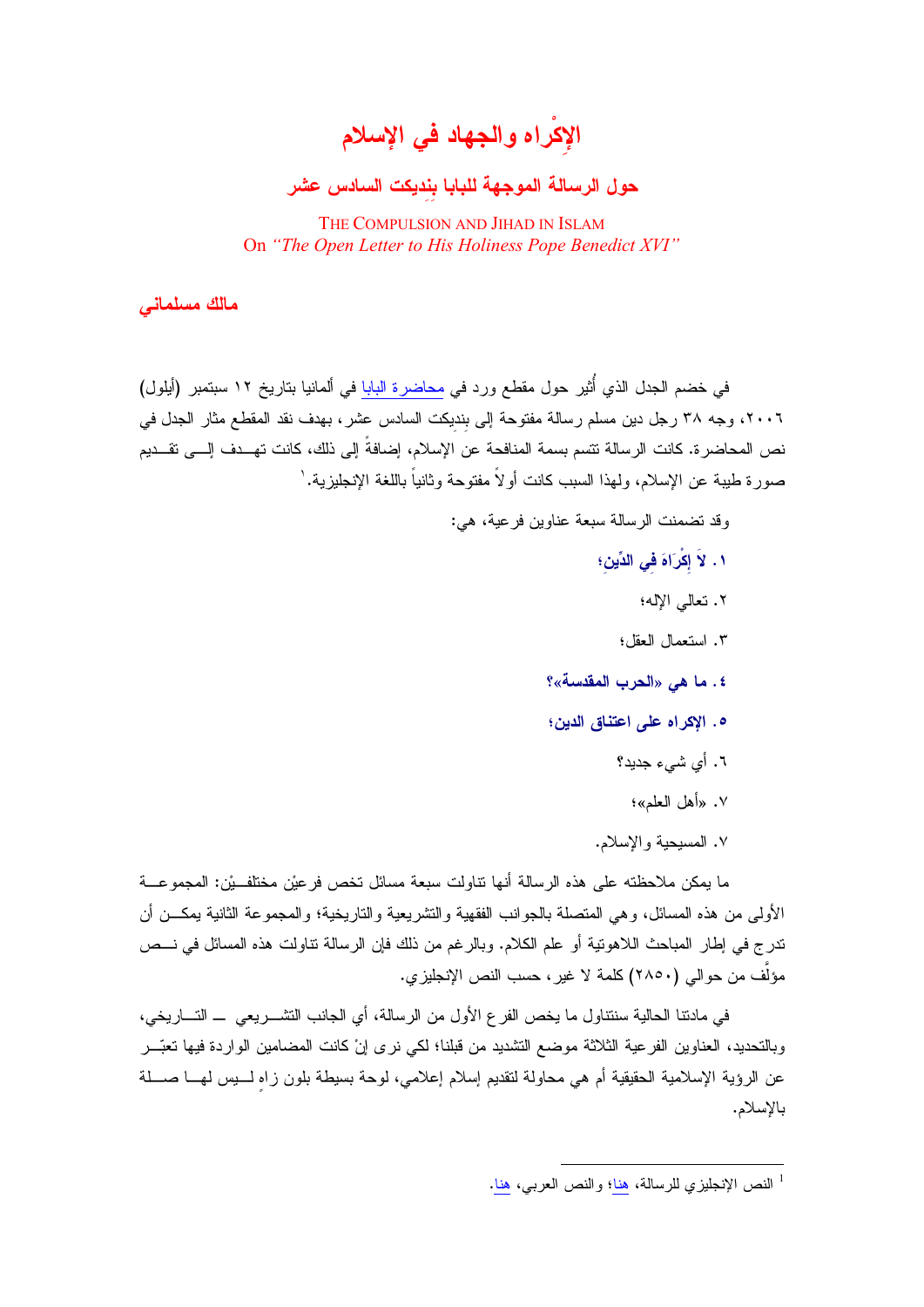$-1-$ ﴿ لَا إِكْرَاهَ فِي الدِّينِ ۚ ﴾

تقول الرسالة إنَّ ما قاله المختصون بأن آية ﴿ لاَ إِكْرَاهَ في الدِّين ﴾ جاءت لمّا كان محمد «ضــــعيفاً وبظل التهديد»، أمر غير صحيح. وتضيف الرسالة القول:

«في الواقع من المعترف به أنَّ الآية نعود إلى فترة الوحي القرآني الذي يتطابق مــــع الصعود السياسي والعسكري للمجتمع الإسلامي اليافع. وإن ﴿ لاَ إِكْرَاهَ فِي الدِّينِ ﴾ لـــــيس أمراً للمسلمين بالبقاء بدون حراك بوجه مشيئة مضطهديهم التي نقضى بإجبـــارهم علــــي التخلي عن دينهم، بل لتذكير المسلمين أنفسهم، بـــأنهم إنْ كـــان لـــديهم القـــوة، فـــإنهم لا يستطيعون إجبار قلوب الآخرين على الإيمان. وإن آية ﴿ لاَ إِكْرَاهَ فِي الدِّينِ ﴾ تخاطــب من هم في موقع القوة، وليس الضعف».

وعلاوة على ذلك، تشير الرسالة إلى أن الخلفية الناريخية للأية (أسباب النـــزول) هـــي أن بعـــض المسلمين في المدينة أرادوا إكراه أبنائهم على ترك اليهودية أو المسيحية، فجاءت الآية لــتكفهم عــن ذلــك. ونضيف الرسالة لنقوية محاججتها بسماحة الإسلام، بأن المسلمين اهتدوا بآيات مثل: ﴿ وَقُــل: «الْحَــقُ مـــن رِّبِّكُمْ؛ فَمَن شَاء فَلْيُؤمن، وَمَن شَاء فَلْيَكْفُرْ" ﴾. و﴿ قُلْ: يَا أَيُّهَا الْكَافِرُونَ! لاَ أَعْبُدُ مَا تَعْبُدُونَ؛ وَلاَ أَنتُمْ عَابِدُونَ مَا أَعْبُدُ. وَلاَ أَنَا عَابِدٌ مَّا عَبَدتُمْ. وَلاَ أَنتُمْ عَابِدُونَ مَا أَعْبُدُ. لَكُمْ دينُكُمْ ولميَ دين ٔ ﴾.

فهل فعلاً بِمكن اعتبار الآية أعلاه نشريعاً بؤسس لحرية الإيمان، وأن الإسلام يقبل مبدأ عدم الإكراه في الدين كما ورد في الرسالة؟ لنبدأ مع ا**لخلفية التاريخية للنص، أو سبب النزول،** وبعد ذلــك نســـير مـــع التفاسير من أجل معرفة ا**لموقف النهائي** للإسلام من الآية.

أولاً: الخلفية التاريخية لآية ﴿ لاَ إِكْرَاهَ فِي الدِّينِ ﴾

### ترتبط بالبهود ـــ حالة خاصة.

 $-i-$ 

تخبر نا الر و ابات التي لدينا في المصادر الإسلامية أنَّ المر أة البثر بية التي كانت لا يعيش لهــا و لـــد، وتُسمّى **مقْلاة؛** هذه المقْلاة، كانت نتذر إنْ عاش لها مولود، فإنها ستهوّده؛ والسبب في أنها كانت نتذر ذلك أن اليثاربة كانوا برون أن اليهودية خير من عبادة الأوثان. فلما انتشر الإسلام في يثرب، وفي خضـــم الصــــراع

سورة البقرة: ٢٥٦/٢.

سورة الكهف: ٢٩/١٨.

سورة الكافرون: ١/١٠٩ \_ ٦.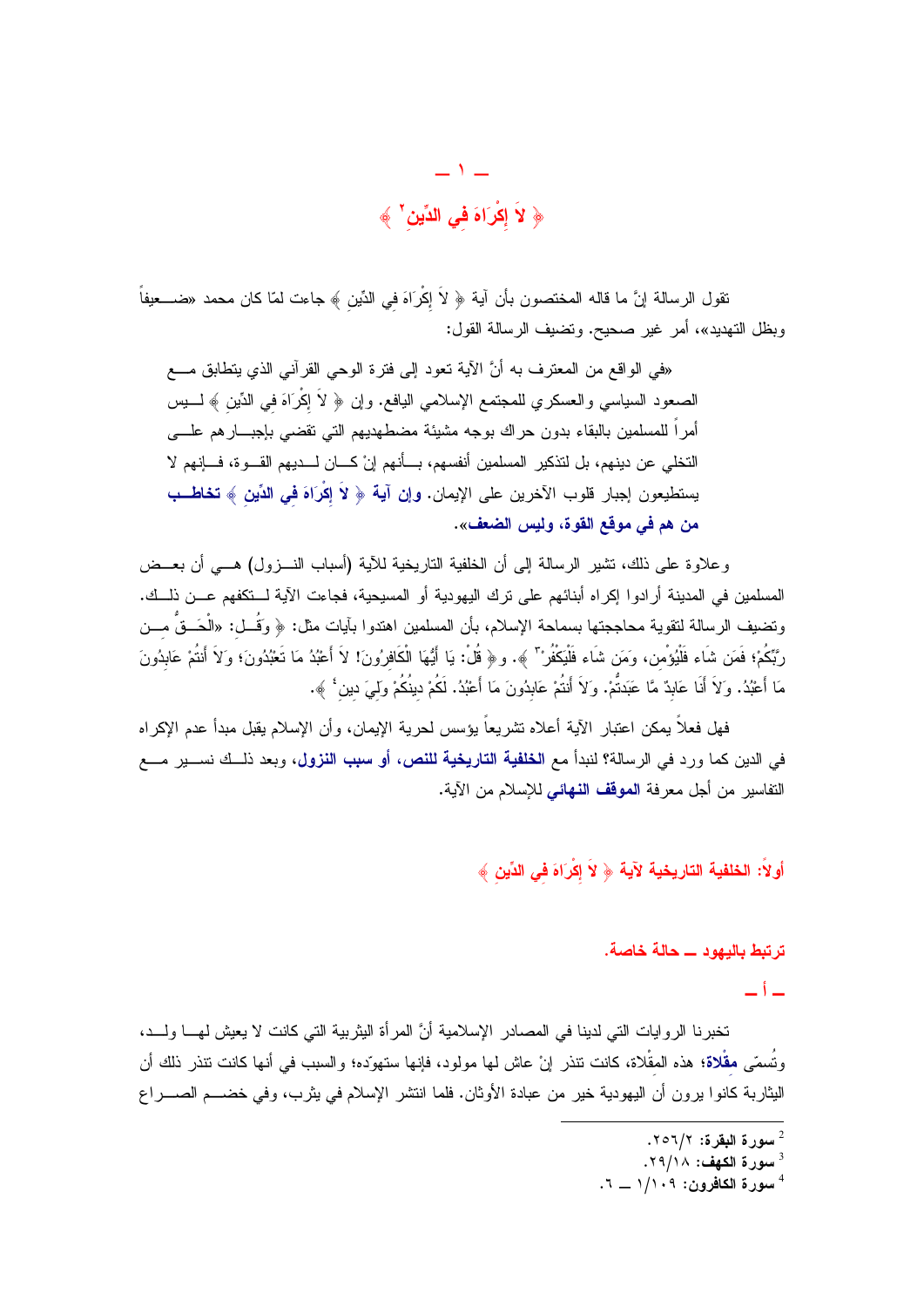الذي خاضه محمد مع من رفض دينه، قام سنة (٤ ﻫ) بمحاصرة يهود بني النضير ، وفيما بعد أمر بــــإجلائهم عن حصونـهم؛ فكان فـي بنـي النضير عدد من أولاد البثاربـة معتنقي اليـهوديـة، فـــأراد أهـــالـي هـــؤلاء الأولاد استعادتهم قبل التهجير؛ ويبدو أن الأمر نرافق مع اعتراض على محمد من اليثاربة المعنيين بـــالأمر، الـــذين رفضوا نرحيل أبناءهم، فقالوا لمحمد: «لا ندعْ أبناءنا»؛ وعندها جاءت الآية ﴿ لاَ إِكْرَاهَ في الدِّينِ ﴾. ْ

وقد أضاف محمدٌ إلى هذه الآية «خيروا أصنحَابُكُمْ! فإنْ اخْتارُوكُمْ فَهُمْ مــنْكُمْ؛ وَإنْ اخْتــارُوهُمْ فَهُــمْ منْهُمْ». ` والصيغة الأخرى أنّ محمداً قال: «فمن شاء لحق بهم، ومن شاء دخل في الإسلام». `

تجعل المصادر الإسلامية الآية هنا في سياق تاريخي معين، وتحدد حالة تاريخية محددة سبباً لتتزيل الأية.

 $= 4 -$ 

ولدينا رواية عن الطبري نقول أن اليثاربة الذين كانوا قد جعلوا أبناءهم يهوداً، سألوا محمداً إنْ كان عليهم إكراه أو لادهم المتهودين على اعتناق الإسلام بعد أنْ جاء يثربَ؛ وعندها نلا محمدٌ عليهم الآية.

هذه الرواية التي نزد عند الطبري لا نعيّن زمن الأية بواقعة إجلاء بنبي النضير، بل عن مسألة مـــا إذا كان يجب أن يُكرَهَ الأولاد على نزك اليهودية وبالتالي، علينا أن نطرح احتمال أن تكون هذه الآيــــة أبكــــر عهداً من سنة ٤ هجرية، إنْ لم يكن الأمر أقدم عهداً من الهجرة إلى يثرب، إِذْ نجد رواية في تفسير الطبـــري تشبر الے مكبة الآبة:

«حدثنـي يونس بن عبد الأعلـي، قال: أخبرنـا ابن وهب، قال: أخبرنـي يعقوب بن عبـــد الرحمن الزهري قال: سألت زيد بن أسلم عن قول اللّه: ﴿ لا إِكْرَاهَ في السِّينِ ﴾، قـــال: "كان رسول اللّه بمكة عثير سنين لا يُكره أحداً في السدين, فسأبي المشسركون إلاّ أنْ بِقاتلو هم, فاستأذن اللّه في قتالهم، فأذن له"».

إن هذه الرواية \_وإنْ لم تحدد صراحة مكية الآية \_تعتبر شرعة الآية كان فــي العهــد المكـــي فحسب.

### ترتبط بالمسيحيين ـــ حالة مفردة.

في المصادر الإسلامية لدينا صيغة لسبب النزول. إذْ نقول رواية بأن نص ﴿ لاَ إِكْرَاهَ في الــدِّينِ ﴾ يتصل بشخص من الأنصار من بني سالم بن عوف، يُقال له الحُصيَن، كان له ابنان مسيحيان، وبينما كان هو

<sup>6</sup> ا**لبغو**ي؛ وفي صيغة قريبة في **تفسير الطبري.** 

<sup>&</sup>lt;sup>5</sup> ال**بغوي؛ تفسير الطبري؛ الناسخ والمنسوخ ل**لمعافري، بير وت، ١٤٢٤ هـ/ ٢٠٠٣، ص ٨٣؛ ن**واسخ القــر** آن لابـــن الجوزي، بيروت، ١٤٢٣ هـ/٢٠٠٢م، ص ٨٤.

<sup>&</sup>lt;sup>7</sup> أ**سباب النزول ل**لواحدي، ٧٤ القاهرة، ١٤١٩ ه/١٩٩٨م؛ أسباب النزول **للسبوطي**، بيروت، ١٤٢٣ ه/٢٠٠٢، تحقيق خالد عبد الفتاح، هامش رقم ٥، ص ٤٩.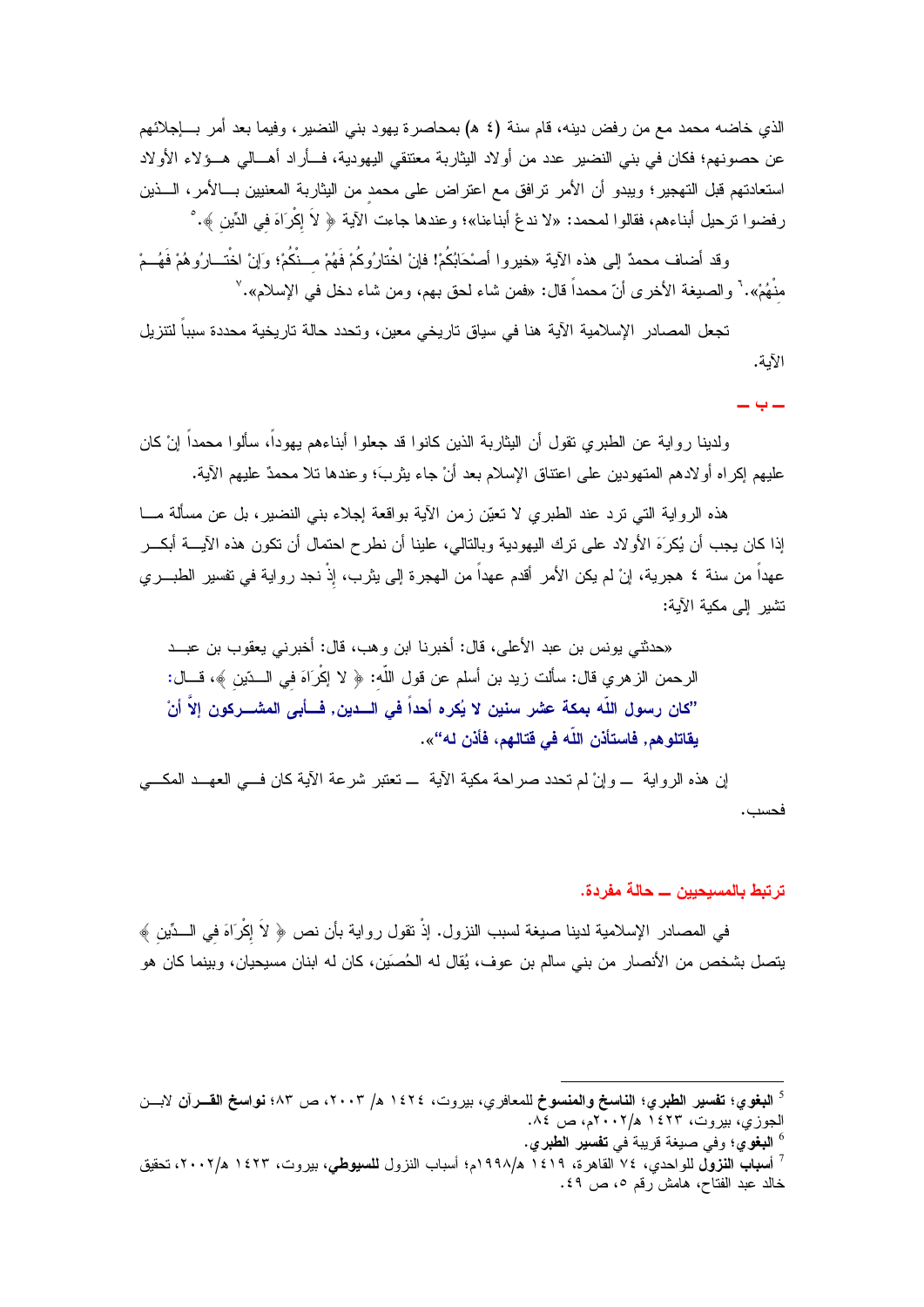يدين بالإسلام، فسأل محمداً إنْ كان يجب عليه أنْ يُكر هما على الإسلام، لأنهما كانا يرفضان الإيمان به، فتلا محمد عليه الآية.^

إذا أخذنا في تحليل هذه الروايات، فإننا نصل إلى الاستنتاج التالي:

إما إن هذه الآية مكية، وقد تمّ إدراجها في **سورة البقرة** أثناء جمع القرآن، وس**ورة البقرة** هي مـــن أولى السور في يثر ب.

و إما إذا أخذنا القول بمدنية الآية، فالأمر على الشكل التالي:

في حال كانت الآية مدنية، لا ترتبط بمسألة بني النضير ، كما في الرواية (ب)، فإن رفــض محمـــد لاقتراح هذا الفريق من الأنصار ، يعود إلى حقيقة أن محمداً في السنتيْن الأوليتيْن من عهده لم يصــــطدم مــــع يهود بثرب، بل سعى إلى كسبهم، أو كسب ولائهم، وأول المؤشرات على خيبة أمله من اليهود كان بعد سنتين من المجرة عندما أعلن محمد نحويل القبلة إلى مكة.

وإذا أخذنا بأبعد ناريخ للأية، وهو ناريخ إجلاء بني النضير (ربيع الأول ٤ ه/آب (أغســطس) ٦٢٥ م)، فإنه لا يمكن لهذه الآية أن تكون قد خاطبت «**من هم في موقع القوة، وليس الضـــعف**»، فيثرب لم تكـــن خالصة لمحمد ولا للمسلمين، وكان فيها تجمع معارض قوى أطلقت عليه المصادر الإسلامية لقب المنـــافقين، دعْ عنك أنه لا وجود بعد لقوة ضاربة بيد الحركة الإسلامية. فهؤلاء الذين كانوا «**في موقع القوة**» ـــ علـــي حدّ تعبير رسالة الـ ٣٨ ــــ تعرضوا قبل بضعة شهور لهزيمة خطيرة في معركة أُحد (شوال ٨٣/آذار (مارس) ٦٢٥م) وأصيب فيها محمد بجراحات، والأخطر أنها كادت تؤدي إلى القضاء على الحركة الإسلامية. وكـــان على هؤلاء الذين «**في موقع القوة**،» (!!!) أن ينظروا سنوات كي يصيروا «**في موقع القوة**،» فعلاً. وعندما بدأت قوتهم الحقيقة تزداد، فإن الآيات التي تحث على القتال بدأت تشغل حيزاً أكبر وأكبـــر مـــن النصــــوص القرآنية. وكمثال واحد يمكننا أن نجد آيتين: آ**ية السيف (التوبة: ٥/**٩)، **وآية القتـــال (التوبـــة**: ٢٩/٩) قــد نسخت عشر ات الآبات المتصلة بالسلم.

وبالنالبي إذا لم يشجع محمد الإكراه في هذه الحالة المحددة، حالة أبناء البثاربة المنهودين، فإن الأمــــر يعود إلى أن مؤسس الإسلام قد بدأ للتو في صياغة نصوص الحرب، ولم نكن فكرة الإكراه متبلورة بعد على المستوى النظري، ولم نكن بالطبع ممكنة على المستوى العملي.

ومع ذلك لم يَخلُ الموقف المحمدي من الإكراه، إذ إنه أعلن أنه على الأبناء الاختيار بين البقاء على اليهودية وبالنالي الجلاء، أو الإسلام والبقاء في المكان.'ْ فهل هذا يدعى ﴿ لاَ إِكْرَاهَ في الدِّينِ ﴾؟

أما بخصوص الرواية التي نربط السبب بشأن ابنيْ أبي الحُصيَن المسيحييْن، فالرواية التـــي لـــدينا، والواردة أعلاه، لا نحدد زمن الآية، فربما كان محمد يقتبس من الوحي المكي أمام أبي الحُصَين. وحتـــى لــــو قبلنا مجدداً فكرة مدنية الآية، فإن روح الآية قد جرى نسخها لاحقاً لحساب آيات القتال، وبالنالي لا يمكـــن أن تكون الآية موجهة لـ«**من هم في موقع القوة**». و هذا ما تضمر ه ر واية **الواحدي،** الذي يقول بعـــد أن يســـر د

<sup>&</sup>lt;sup>8</sup> أسباب النزول للسبوطي، ٤٩ \_ ٥٠: ابن كثير؛ الطبري.

<sup>&</sup>lt;sup>9</sup> تفسير الطبر ي.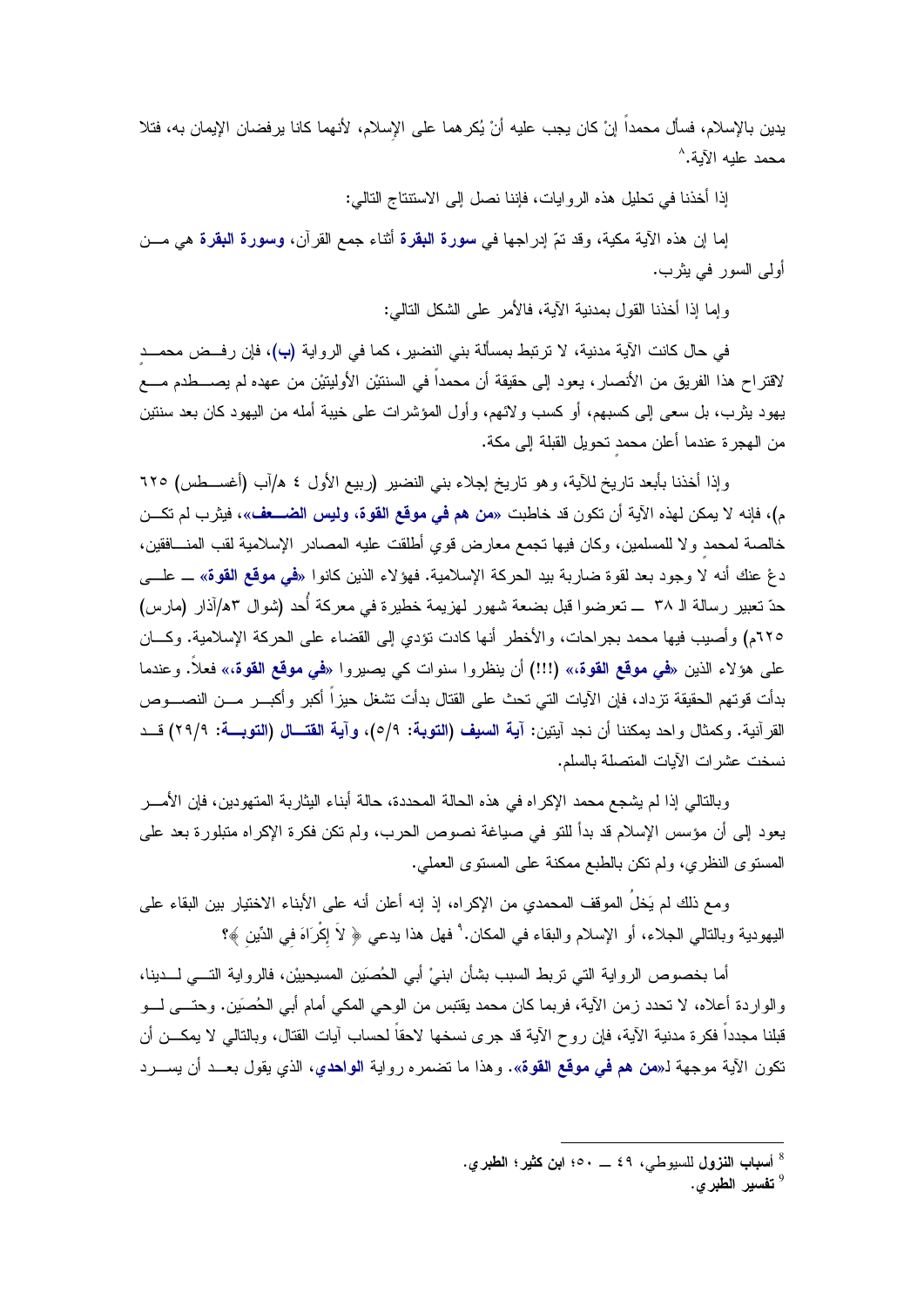كيف تتصرّر ابنَا أبي الحُصين: «**وكان هذا قبل أنْ يُأمر رسول اللّه بقتال أهل الكتاب، ثم** نسخ قوله ﴿ لاَ إكْرَاهَ في الدِّين ﴾، وأمر بقتال أهل الكتاب في سورة براءة». ``

# هل ﴿ لا إِكْرَاهَ فَى الدِّينَ ﴾ حكم عام في الإسلام؟

ومع ذلك، ما ز ال علينا مناقشة السؤ ال التالي: سو اءً أجاءت هذه الآية في حالة محددة بشأن أبناء من البثاربة تهودوا، أو كانت الحالة نتعلق بأبي الحُصين، فما يمنع أن يكون حكم آية ﴿ لا إِكْــرَاهَ فـــي الـــدّين ﴾ عاماً؟ وعلى هذا سنعود إلى النصوص التفسيرية.

لقد انقسم الرواة بشأن هذه الآية بين منسوخة ومحكمة:

أ ـــ منسوخة

اعتبر ِ فريقٍ من العلماء أن الآية منسوخة، وقــد نسختها آية ﴿ يَا أَيُّهَا النَّبِيُّ جَاهد الْكُفَّارَ وَالْمُنَافقينَ'' ﴾؛'' وكذلك لأن محمداً أكره العرب على اعتناق الإسلام، وقاتلهم لإجبارهم عليه، فهو لم «يرضَ مـــنهم إلاً الإسلام». وتقول المصادر بصراحة إنَّه عُمل بهذه الآية قبل أنْ يؤمر محمدٌ بالقتال؛ وإنه: «نُسخ وأمر بقتـــال أهل الكتاب في [سورة] براءة»."' وعلى هذا يتفق الجميع:

ا**لبغوي ف**ي نفسير ه: «وقيل كان هذا في الابتداء قبل أنْ يؤمر بالقتال فصارت منسوخة بآية السيف».

ا**بن كثير** الذي يقول تفسير ِه لهذه الآية بأنها نسخت بـ«آية القتال»، وبأن الواجب يفر ض دعو ة جميــــع الناس للدخول في الإسلام ويضيف: «فإن أبي أحد منهم الدخول فيه، ولم ينقد له أو يبذل الجزية، **قوتل حتـــــ**ى يقتل».

إذاً، لا يُكرِ ه أهل الكتاب على اعتناق الإسلام بشرط أن يدفعو ا الجزية. <sup>١٤</sup> و عــدم «الإكـــر اه» هـــذا، ورغم إنه مشروط بدفع الجزية، فإنه لا ينطبق على العرب، إذ النصوص التفسيرية تتفق علـــي أن العـــــرب لا يقبل منهم إلاّ القتل أو الإسلام.°`

والبغدادي بقول بنسخها القطعي، ويضعها تحت باب «في بيان الآيات التي اتفقوا علـــي نســـــفها و اختلفو ا في ناسخها». <sup>١٦</sup>

ابن الجوزي، ٨٥.

<sup>16</sup> ا**لنـاسـخ والمنسوخ،** أبـي المنصور البغدادي، تحقيق حلمـي كامل عبد الـهادي، دار الـعدوي، عمـان، الأردن، د.ت. ص  $.755 - 757$ 

<sup>&</sup>lt;sup>10</sup> ا**لواحدي،** ص ٧٤. ونجد هذا المعنى لدى ا**لطبري وابن كثير**.

<sup>&</sup>lt;sup>11</sup> سورة التوبة: ٧٣/٩.

<sup>&</sup>lt;sup>12</sup> ا**لناسخ والمنسوخ** للنحاس، بيروت، ١٤٢٣ ه/٢٠٠٣م، ص ٨١؛ ا**بن الجوز**ي، ٨٥.

الطبري؛ البغوي.  $^{14}$ 

<sup>&</sup>lt;sup>15</sup> الطبري، قارن البغوي.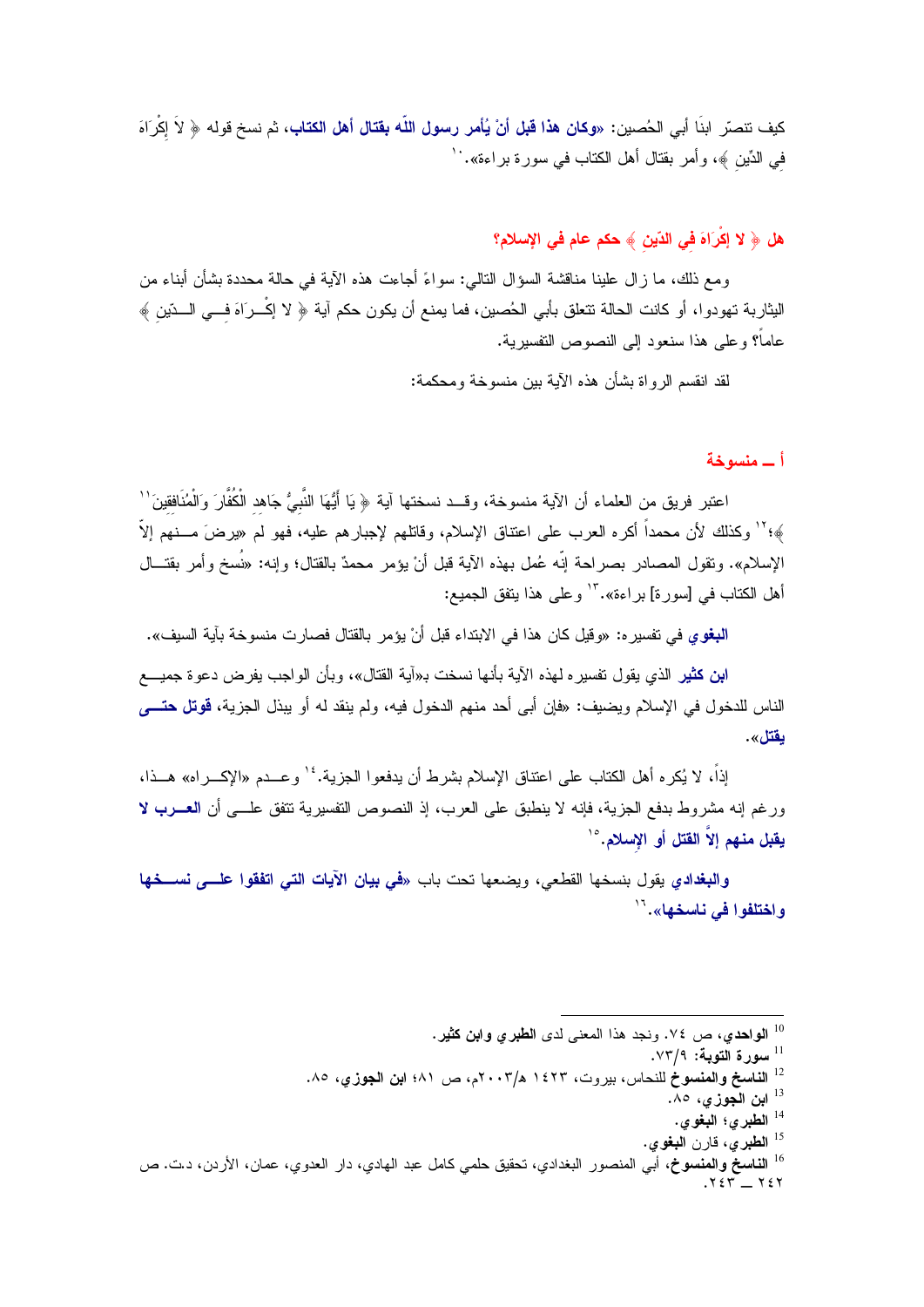ب ـــ محکمة

الفريق الذي يقبل أنّ الآية محكم يقول إنها نعني أنه لا يُكره أهل الكتاب على اعتناق الإســــلام فــــي حال أدّوا الجزية؛ وإن الذين يُكرهون على الإسلام غيرهم من أهل الأديـــان الأخرى، حيث نتطبق عليهم آية ﴿ يَا أَيُّهَا النَّبِيُّ جَاهد الْكُفَّارِ ﴾. ```

إذاً، هذا الفريق يقول بأن الآية غير منسوخة بحالة أهل الكتاب، ومنسوخة بحالة غيـــرهم. وكــــلا القوليْن لا يعبر ان عن تسامح ديني؛ ففي حال السماح للمسيحيين واليهود بالبقاء على دينهم، فإن عليهم ذل أداء الجزية، و عدم الإكراه هنا يقابله إذلال مادي ومعنوي. أما جهة غير أهل الكتاب، فإن التعامل معهم بالسلاح.

وبغض النظر عن طبيعة الناسخ والمنسوخ في هذا الموضع، وإذا ما نغاضبنا عن حقيقـــة أن آيـــات «الجهاد» جاءت لاحقاً و نسخت كل مبدأ يقبل التسامح، فإن السير ة النبوية، أو الممار سة الفعلية علـــى الأر ض أسست لقو انين عملية، جعلت روح هذه الآية منسوخةً، فحروب محمد لأسلمة محبط بثرب، والاستبلاء علـــي مكة، عندما أُجبر جميع سكانها على اعتناق الإسلام غدت من أحكام السنة التي تؤكد أن هذه الآيــــة منســـوخة عملياً، وحتى لو أقصينا أنفسنا عن إشكالية الناسخ المنسوخ.

ر يما من المناسب ابر اد الأقوال يشأن هذه الآية كما عددها ا**لقرطب**ي في تفسر ه:<sup>۱۸</sup>

- ١. إنّها منسوخة لأنّ محمداً قد أكره العرب على دين الإسلام، وقاتلهم؛ ولم يرضَ مـــنهم إلاّ الإسلام. علاوةً على أنها نُسخت بـ ﴿ يَا أَيُّهَا النَّبِيُّ جَاهد الْكُفَّارَ وَالْمُنَافِقينَ ﴾.
- ٢. ليست بمنسوخة وأنها نزلت في أهل الكتاب خاصة «وأنهم لا يكر هون على الإســــلام إذا أدوا الجزية، بل الذين يكرهون هم أهل الأوثان، فلا يقبل مـــنهم إلا الإســــلام أو السبف». و هو الأمر الذي بر جحه الطير ي.
- ٣. نتعلق بحالة بعض الأنصار المسرودة أعلاه، بشأن من نهود من الأنصــــار، وحالــــة إجلاء بني النضير .
	- ٤. خاصة النزل، تتعلق حالة أبي الحصين. ٥. «أن معناها لا نقولوا لمن أسلم تحت السيف مجبر أ مكر هاً».
- ٦. «إنها وردت في السبي متى كانوا من أهل الكتاب لم يجبروا على الإسلام إذا كـــانوا كباراً، وإنْ كانوا مجوساً صغاراً أو كباراً أو وثنيين فإنهم يجبرون علـــى الإســــلام، لأنّ من سباهم لا ينتفع بهم من كونهم وثنيين».

### خلاصة الموقف النهائي 1 ﴿ لا إكْرَاهَ في الدّينِ ﴾

وفق المصادر القرآنية المحمدية نفسها، فإن الآية منسوخة لجهة العموم، فلم يعد محمد يرضي بعــد أن حاز ٍ على القو ة العسكر ية بالتسامح الديني، بل كان يؤكد دائماً في آياته القر آنية اللاحقـــة علـــي الإكـــر اه.

<sup>&</sup>lt;sup>17</sup> النحاس، ٨١؛ ابن الجوزي، ٨٣ \_ ٨٥. قارن الطبري.

<sup>&</sup>lt;sup>18</sup> وقد سار الشوكاني في تفسيره ا**لفتح القدير** على أثره.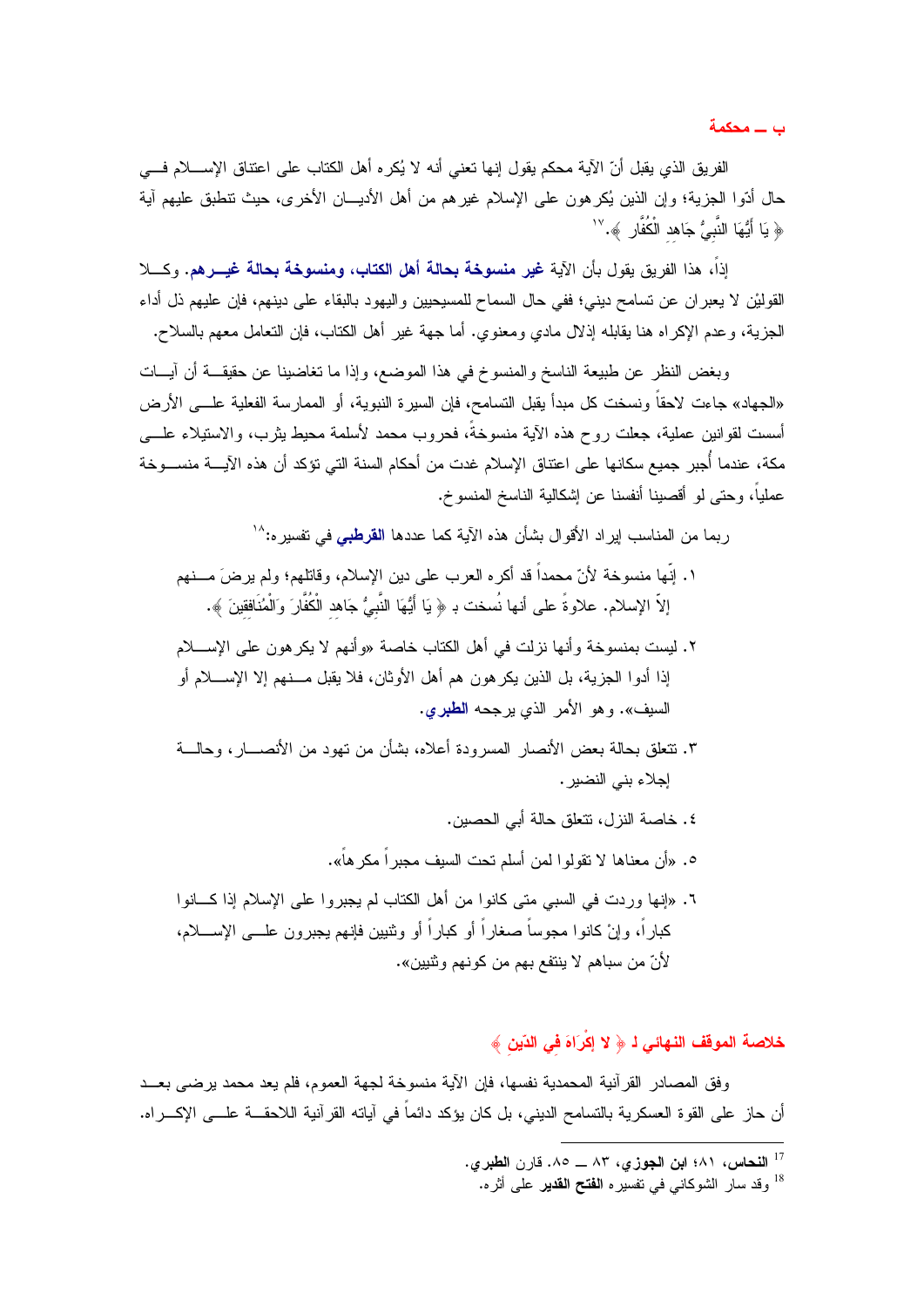والفريق الذي يقبل عدم نسخ الآية يضعها في إطار القاعدة الخاصة بأبناء من الأنصار أو بشـــأن ابنــــيْ أبــــي الحصين؛ أو بأهل الكتاب بشرط دفع الجزية؛ وبالنالبي، فهذا الموقف من الآية يقبل حكم نســـخها فــــي نـهايــــة المطاف. وهذا بنسق مع الواقع الناريخي للأية التي أُعلنت عندما كان موقع محمد ــــ وحتى لو أخــــذنا بأبعـــد زمن للأية ـــ ما زال في طور اللاّقوة، وطور عدم التبلور النهائي لموقفه اللاحق، غير المتسامح من الأديـــان والنحل في الجزير ة العربية. كانت هذه الآية في مرحلة تشكل رؤية الإسلام نحو الأديان الأخرى، ولهذا فنحن إذا كنا نجد في **سورة البقرة** ﴿ لا إكْرَاهَ في الدّين ﴾، فإننا نجد أيضاً ﴿ كُتبَ طَيْكُمُ الْقتَالُ وَهُوَ كُرْهٌ لَّكُم<sup>ْ ا</sup> ﴾، وَ﴿ قَاتِلُواْ فِي سَبِيلِ اللَّهِ الَّذِينَ يُقَاتِلُونَكُمْ ْ ۚ ﴾، حتى أن القاعدة بلغت: ﴿ وَاقْتُلُوهُمْ حَيْثُ ثَقَقْتُمُوهُمْ وَأَخْرِجُــوهُم مِّنْ حَيْثُ أَخْرَجُوكُمْ وَالْفتْنَةُ أَشَدُّ مِنَ الْقَتْل وَلاَ نُقَاتِلُوهُمْ عِندَ الْمَسْجِدِ الْحَرَام حَتّى يُقَــاتلُوكُمْ فيـــه فَـــإن فَـــاتلُوكُمْ فَاقْتُلُو هُمْ كَذَلَكَ جَزَاء الْكَافرينَ `` ﴾.

فيما بعد، وصل محمد إلى خاتمة رحلته، فأعلن سورة التوبة، ودعا لقتال كلِّ من لا يؤمن بالإسلام، وحظر على كل من لا يؤمن بدينه الاقتراب من المحيط المكي، وقبيل وفاته، أعلن وصــــيته التــــي مــــا زال صداها يُسمع في كل مكان: «لا يبقى في جزيرة العرب دينان». وتورد المأثورات الحديثية قوله «أُمـــرتُ أن أقاتل الناس حتى يقولوا: ''لا إله إلا اللَّه''». وكذلك «ديني بالسيف، ومع السيف، وفي السيف». ولـهذا فـــالقول الواضح بأن آية ﴿ لاَ إِكْرَاهَ في الدِّينِ ﴾: «إما **عامٌ منسوخ** بقوله: ﴿ جَاهد الْكُفَّارَ وَالْمُنَــافقينَ وَاغْلُــظْ ﴾؛ أو خاص بأهل الكتاب».'' أو إنها «إنها مخصوصة» تتصل بقضية أبناء الأنصار .'' وكل ما يرد من نصوص، مثلما نص **سورة الكافرون (١٠٩)** التي أوردتها الرسالة مثلاً على قبول الآخر، فإن جميع العلماء والمفسرين وأصحاب الرأى الإسلامي منفقون أنها منسوخة بآية السيف. ٢٤

> $-7-$ ما هي «الحرب المقدسة»؟ الإكراه على اعتناق الدين

ترى رسالة الـ ٣٨ عالماً أنه لا يجوز تطبيق مصطلح «الحرب المقدسة» علـــي العمليـــات الحربيــــة للمسلمين، وذلك لأنه «مصطلح ليس موجوداً في اللغات الإسلامية». وتدّعي أيضاً بأن «الجهـــاد» لا ينـــدرج ضمن مقولة «الحرب المقدسة» وتقدم تعريفاً مختصراً للجهاد. ولكن كي نبقي موضوعنا محدداً وهو العلاقـــة بين «الجهاد» و «الحر ب المقدسة»، فإننا سنأخذ تعريفاً للجهاد من كتاب كان في الأصل ر سالة دكتــور اه: «إن لفظ ''الجهاد'' نقله الشرع في الكتاب والسنة من معناه اللغوي العام وقصر ه على معنى خـــاص هـــو : ''بِـــذلُ

- <sup>19</sup> سورة البقرة: ٢١٦/٢.
- $\cdot$ سورة البقرة: ١٩٠/٢.
- <sup>21</sup> سورة البقرة: ١٩١/٢.
- البيضاوي؛ الزمخشري.  $^{22}$
- النحاس، ٨٢؛ ابن كثير.  $^{23}$ 
	- المبغدادی، ص ١٦١.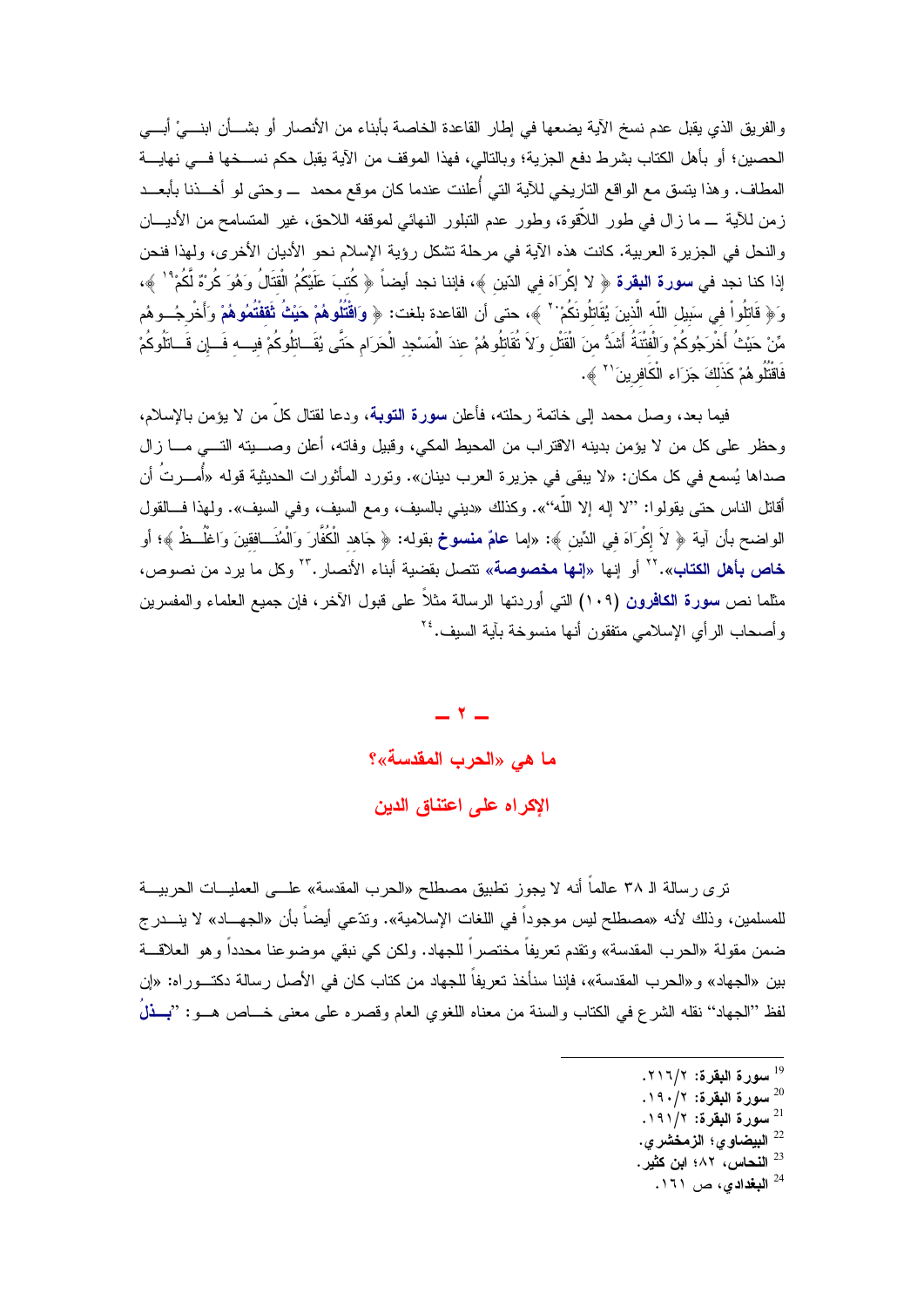الوُسْع في القتال في سبيل اللّه، مباشرةً، أو معاونةً بمال، أو رَأيْ،.. أو غير ذلك''. ويبدو أن هــذا المعنـــي الخاص للجهاد إنما كان في المدينة إمّا في مكة فلم يكن تشريع الجهاد قد أنــــزل بعـــدَ». ويلاحـــظ المؤلـــف الإسلامي أن الآيات المكية التي وردت فيها مفردة الجهاد كانت تنل على معناها اللغوي العام،°٬ في حين أن المفردة في الآيات المدنية «**تدل على القتال خاصة** ـــ مع ما يستلزمه القتال بطبيعة الحال من بذل للمال الذي لا بد منه للحصول على أدوات القتال أو السير اليه... ».<sup>71</sup>

إنّ مصطلح «الحرب المقدسة» يشير إلى الحروب الدينية، تلك الحروب التي ترتكز على أســس أو مبادئ دينية، ويكون الدين السبب المعلن لخوضها. والتي تحركها المؤسسة الدينيـــة، ورجــال الـــدين علـــي اختلافهم، والتي تستمد نيران لهيبها من العناصر الدينية. ولهذا فتحت مقولة «الحرب المقدسة» يمكن أن ندر ج الجهاد، وجميع الحروب الدينية في العالم التي كان الدين رايةً لها. فكيف للرســــالة أن تـــدعى أن «الجهــــاد» الإسلامي ليس حرباً مقدسة, ما دام الجهاد هو «**بذلَ الوُسْع في القتال في سبيل اللّه**». ولهذا الســـبب تَتـــرجم مفردة «الجهاد» نارةً بـ "Jihad" وأحياناً بـ "Holy War"، ولهذا لا مبرر لدعوى وجود تمييز مفهومي بين «الجهاد» و «الحرب المقدسة».

ورسالة الـ ٣٨ نحاول التلاعب على اللغة فتقول إن: «الجهاد يمكن أن يكون **مقدســــاً** ("sacred") بمعنى أن يكون في سبيل غاية مقدسة، وليس بالضرورة بمعنى ''حرب''». وإذا أردنا أن نسأل كُتاب الرسالة ما هو الفرق بين "holy war" و"sacred war". لماذا يرفض السادة العلماء أن نكون حربهم "holy" بينـــا يقبلون أن تكون ''sacred''؟ رغم أن المعنى بين هاتين الصفتيْن في هذه العبارة واحد.'<sup>۲۷</sup>

وإذا كان هؤلاء العلماء برفضون ترجمة «جهاد»هم إلى «حرب مقدسة»، فلماذا استعملت الرســـالة مفردة ''God'' نرجمة لله وليس مفردة ''Allah'' وهي الشائعة في نرجمات الأدبيات الإسلامية إلى اللغـــات الأوروبية؟

الجواب طبعاً في حالة «الحرب المقدسة» أراد الكتاب نتحية التداعيات السلبية للمصطلح فـــي عقـــل القارئ الغربي، في حين أن التسوية بشأن ترجمة مفردة «الله» تخدم نفس الغرض، التقرب من العقل الغربي، لأن مفردة ''Allah'' سنكون أقل تأثير أ من مفردة ''God''.

لنتابع مع الرسالة

تقول الرسالة: «إن الجهاد، ويجب أن يشدد عليه، يعني النضال، وبالتحديد النضال في سبيل الله. إن الجهاد بمكن أن بأخذ أشكالاً كثير ة، **بما ف***ي* **ذلك استخدام القوة».** ثم تشير الرسالة مجدداً إلــــى حكايــــة عـــدم الإكراه، وأن الدين لا يفرض العنف. ثم تضيف الرسالة بأنه يمكن تلخيص قواعد الحرب الإسلامية التقليديـــة المعتمدة في المبادئ التالية:

<sup>&</sup>lt;sup>25</sup> ا**لجهاد والقتال في السياسة الشرعية،** د. محمد خير هيكل، دار البيارق، ص ٤٠. والكتاب رسالة دكتورة مؤلفة من ١٩٩٠ صفحة.

<sup>. 26</sup> كتاب هيكل، ص $13$ .

<sup>&</sup>lt;sup>27</sup> لمعلومات الـ ٣٨ ومن لفّ لفهم. جرت في الناريخ اليوناني ثلاث حروب عُرفت بـ''Sacred War'' ما بين القـــرن الرابع والقرن السادس قبل الميلاد. وأيضاً زيادةً في معلوماتهم، ثمة أغنية سوفيتية وطنية بعنـــوان ''Sacred War' Священная война] أشدت في الحرب العالمية الثانية. فكيف يرضى هؤلاء العلماء أن يطلقوا على جهادهم مـــا أطلقه «الوثنيون» اليونـان من قبل و «المـلاحدة» السوفييت من بـعد؟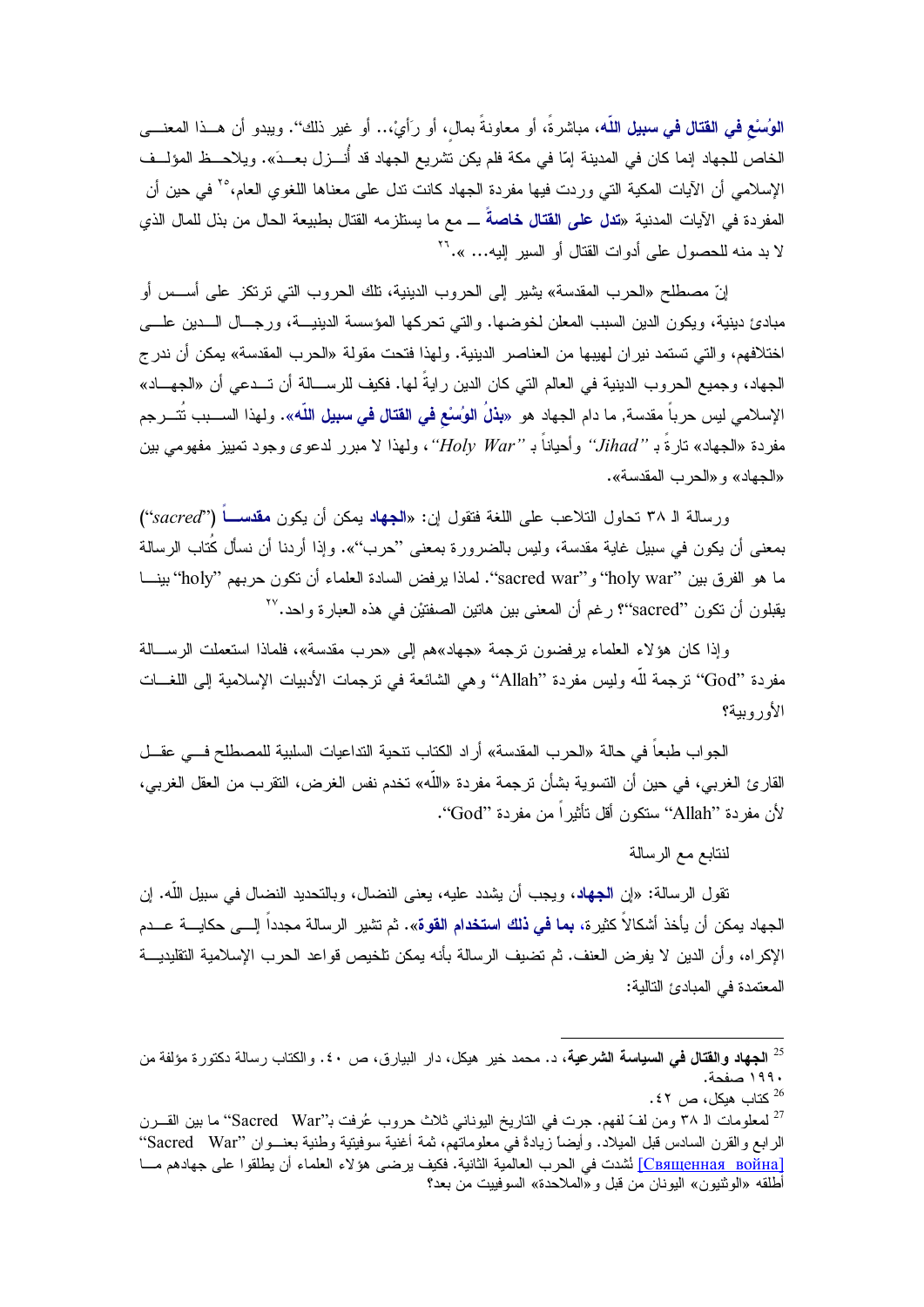- «١. انّ غير المقاتلين ليسوا أهدافاً جائزة أو شرعية. ولقد تم التأكيد على هذا… من قبل النبي وأصحابه...
- ٢. لا يجعل المعتقد الديني أي إنسان عرضةَ للهجوم. إن الطائفة الإسلامية الأولى كانت تحارب وثنيين قد قاموا أيضاً بترحيلهم من مواطنهم واضطهدوهم وعذبوهم وقتلوهم. وبعد ذلك كانت الفتوحات الإسلامية ذات طبيعة سياسية.
- ٣. بوسع المسلمين ويجب عليهم العيش بسلام مع جيرانهم. ﴿ وَإِن جَنَحُواْ لِلسَّلْمِ فَــاجْنَحْ لَهَا وَتَوَكَّلْ عَلَى اللَّه...``` ﴾. على أي حال ذلك لا يستثنى شرعية الدفاع عن الـــنفس و الحفاظ على السيادة».

هذه هي قواعد الإسلامية في الحرب، وسننتاولها في الأسطر التالية:

أ. النقطة الأولى: هل فعلاً لا يعتبر غير المقاتلين أهدافاً مشروعةً أسوة بمؤسس الإسلام؟

واقعياً يقبل الفقه الإسلامي قضية استهداف المدنيين وحتى المدنيين المسلمين أنفسهم من أجل تحقيـــق الهدف العسكري. وقد عُرفت هذه الحجة الفقهية التي نقبل التضحية بمدنيي العـــدو كمــــا بمـــدنيي المســـلمين **بالتترس**. ولا نعارض النظرية ــ بل حتى تقبل ــ تعريض المدنبين للموت وفق قـــراءة صــــحيحة للســـبرة المحمدية، فمن أجل تحقيق النصر العسكري، يمكن قتل أطفال ونساء العدو . وهذه النظرية تستند تمامـــاً إلــــى الممار سة العسكر ية للمسلمين بما في ذلك في المرحلة اليثر بية بقيادة محمد وفيما بعد فـــي جميـــع المر احـــل النوسع الإسلامي. وقد سجلت لنا المصادر الإسلامية روايات مروعة في جميع هذه المراحل. وهنا لن نـــورد إلاَّ نصباً و احداً لدى البخار ي بقول:

«سُئلَ النَّبِيّ صلى الله عليه وسلم عَن الذَّرَارِيّ منَ الْمُشْرِكينَ؟ يُبَيِّتُونَ فَيُصيبُونَ مـــنْ نسَائهمْ وَذَرَارِيّهمْ. فَقَالَ: **''هُمْ منْهُمْ''**».

هذه القاعدة المحمدية أسست لنظرية تقبل استهداف المدنيين. وهي النظرية الوحيدة في تاريخ الأديان التي تضفي القداسة على قتل المدنبين؛ بما في ذلك قتل مدنيّي أصحاب هذه النظر ية. <sup>٢٩</sup>

وحتى أننا نجد في النص القرآني آيات نقبل هذا التأويل، فقد رأى فرق من الخوارج أن أيــــة ﴿ رَّبٍّ لاَ نَذَرْ عَلَى الأَرْض منَ الْكَافرينَ دَيَّاراً ۚ ﴾ فيها إجازة فتل نساء وأطفال أعدائهم، وهم المسلمون من المذاهب الأخر ي.

### ب. حول النقطة الثانية:

سورة الأنفال: ٦١/٨.

<sup>&</sup>lt;sup>29</sup>كي لا نورد أقوالُ الفقهاء الذين هم محل نقدير من قبل المسلمين، وعلى الأقل بين المسلمين الســــنة، نقتــــرح علــــ<sub>ي</sub> القارئ مراجعة مادننا على صفحات ا**لناقد** المعنونة: «ا**لتَّتَرُّسُ ــ قدسنة الكراهية**» التي أوردنا فيها هذه النصوص. . سوړ ة نوح: ٢٦/٧١.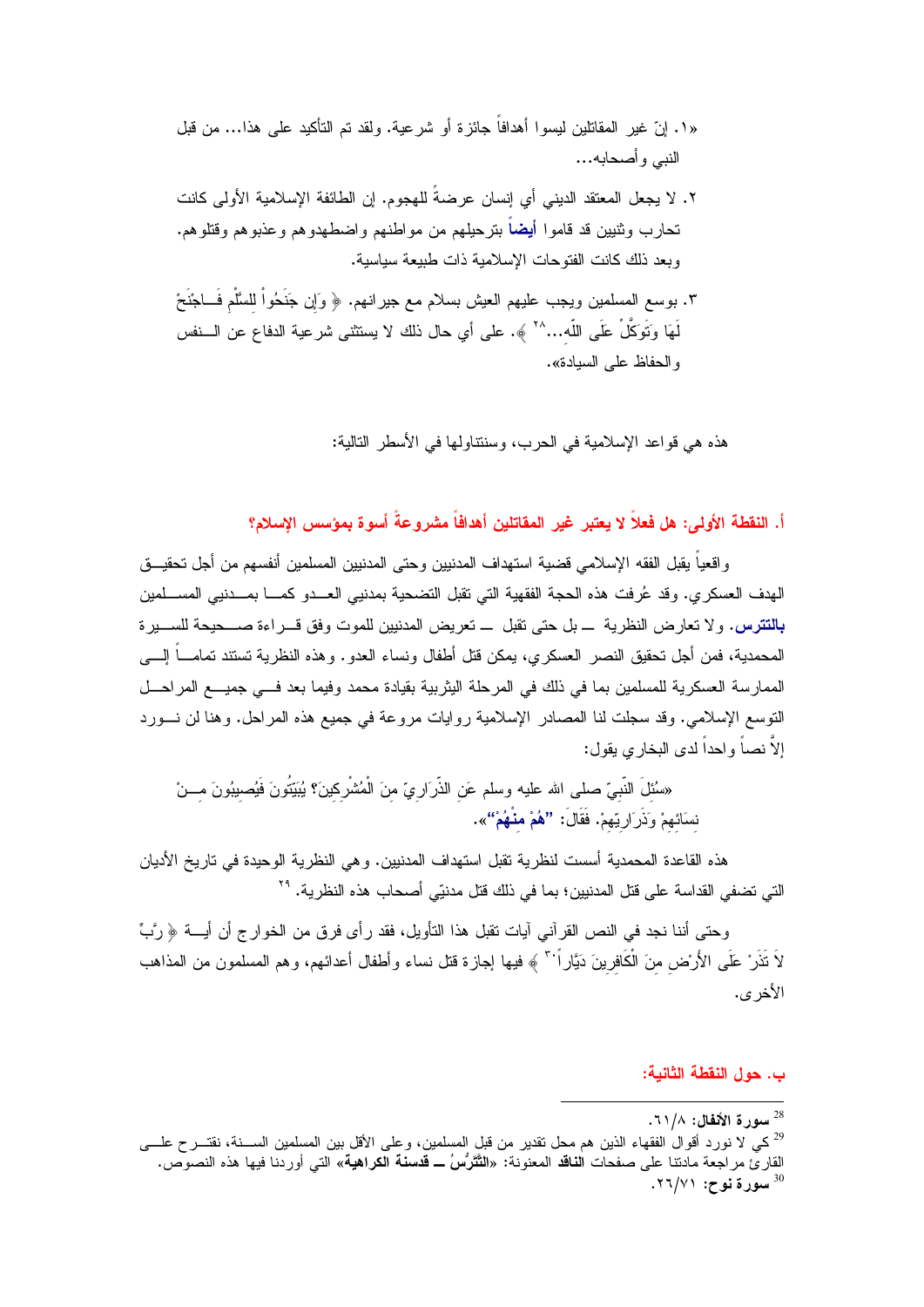إن النقطة الثانية مؤلفة من بنود، يقول ا**لبند الأول:** «لا يجعل المعتقد الـــديني أي إنســـان عرضــــةُ للهجوم». والسؤال المطروح نعليقا على هذا النفصيل: ماذا نعتبر قرار إجبار الوثنيين على اعتناق الإســــلام؟ هل في علم الأديان تعريف يقول بأن الأديان غير التوحيدية لا نتدرج تحت مقولة المعتقد الديني. بل وحتى لو تساهلنا قليلاً وقلنا بأن المقصود بعبارة «المعتقد الديني» هو الأديان التوحيدية فحسب، فلمـــاذا كــــان القــــرار المحمدي بقضي بعدم ترك دينيْن في جزيرة العرب. فالقرار كان إلغاء كل دين في هذه المنطقـــة توحيــدياً أم غير توحيدي.

ا**لبند الثاني:** «إن الطائفة الإسلامية الأولى كانت تحارب وثنيين قد قـــاموا أ**يضـــ**اً بتـــرحيلهم مـــن مو اطنهم و اضطهدو هم و عذبو هم وقتلو هم».

تعترف الوثيقة هنا بأن الجماعة الإسلامية **كانت هي التي تقاتل،** وأنها بدأت القتال لأن قريشاً كانـــت وثنية، فماذا كان يتوجب على فريش الوثنية أن نفعل إزاء قرار إلغاء الدين الخاص لها؟ ومن كان يعتدي على من؟ وجاء بعد ذلك السبب الثانبي ــــ وفق الرسالة ــــ الذي ينص: «فـــامو! أيضــــاً بتــــرحيلهم مـــن مــــواطنهم واضطهدو هم و عذبو هم وقتلو هم». ربما كان يجب على كتاب الربســالة العلمـــاء الـ ٣٨ مطالعـــة المصــــادر الإسلامية التي تفيد بأن قريشاً لم تبادل محمداً العداء إلاّ بعد أن صارت دعوته تهدف إلى تقــويض الأســـاس العقائدي والسياسي لقريش، وبالنالـي كانت قريش ندافع عن نكوينـها القائم.

ربما يجدر ملاحظة مفردة «أ**يض**اً» وهي المحذوفة في الترجمة العربية؛ لأنها تعطي ســبباً اِضــــافياً · للقتال .

البند الثالث، يقول: «وبعد ذلك كانت الفتوحات الإسلامية ذات طبيعة سياسية».

اعترفت الرسالة هنا بأن التوسع كان ذا طبيعة سياسية، وهذا يتضمن طبيعة استعمارية. فلـــم يكـــن كتاب الرسالة قادرين على الادعاء بحجة الدفاع عن النفس، وبحجة محاربة وثنيين هذه المرة لا سيما ما وراء تخوم الجزيرة العربية، فأثروا عبارة أردوها غامضة، لكنها نطقت بما لم يشاءوا إظهاره.

المجمل العام في ا**لنقطة الثانية** أنها تحتوى ثلاث فقرات، متداخلة، فيها عبارات مرتبكة، تفتقد لكـــلِّ بلاغة، ونتم عن نشوش ذهن كاتبها/ كتابها.

### ج. النقطة الثالثة: بوسع المسلمين العيش بسلام مع جيرانهم

هذه النقطة بدورها نتسم بغموض، فما المقصود «العيش بسلام»؟ هل الرضوخ لإرادة الإكراه علــــي اعتناق الإسلام، أو النفي، أو دفع الجزية، لأنه خلاف ذلك فإن المجتمعــات الإســـلامية ممسوســـة بهـــاجس الحر ب.

لقد أراد العلماء أن يلقوا ستار الغموض على هذه النقطة فأوردا الآية (٦١) من **سورة الأنفال** التــــى نقول: ﴿ وَإِن جَنَحُواْ للسَّلْمِ فَاجْنَحْ لَهَا ﴾ نـأكيداً على الميل السلمـى للمسلمين، وأضافوا بأن ذلك لا يشمل الدفاع عن النفس والحفاظ على السيادة.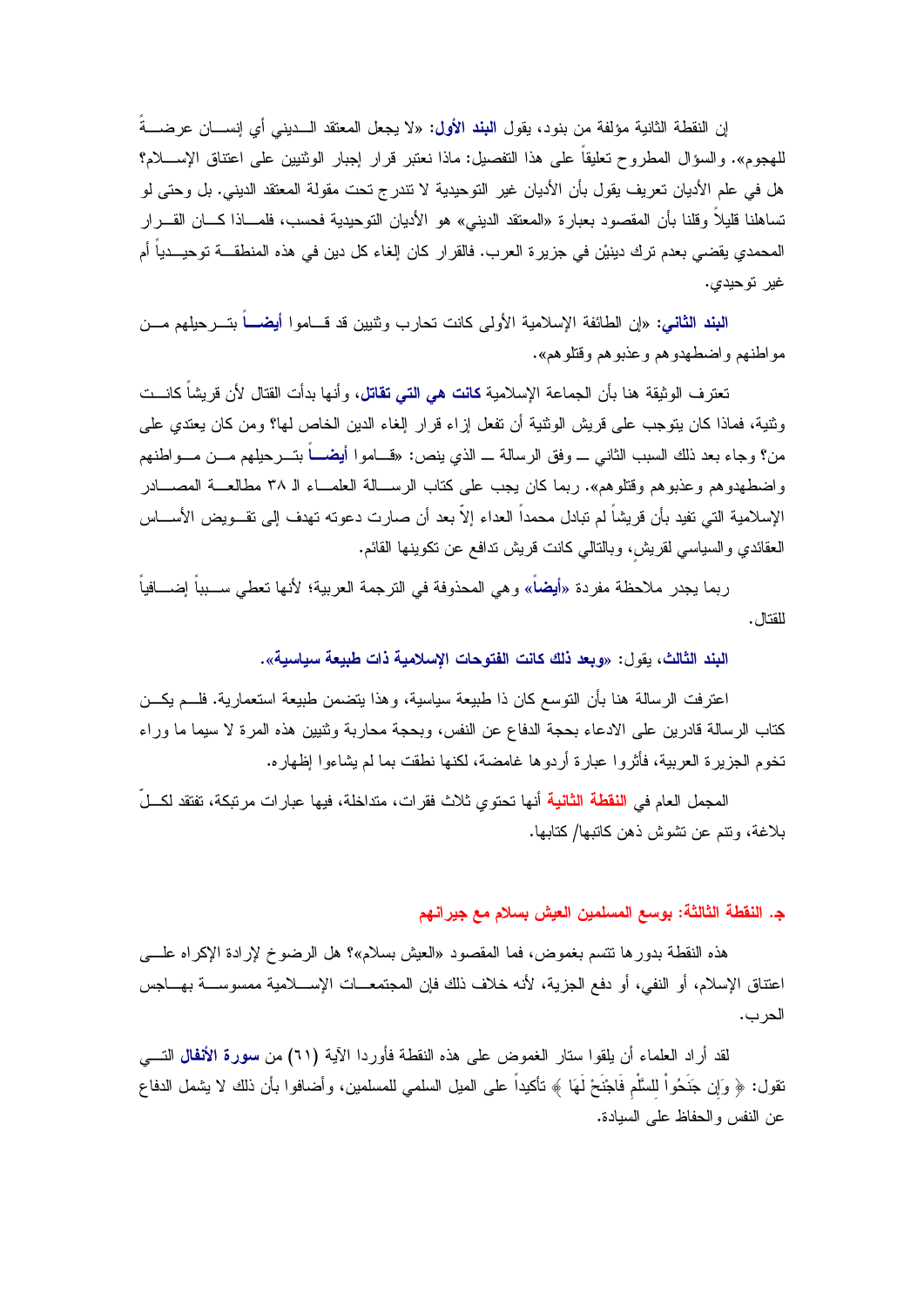يجدر بنا تذكير أصحاب الرسالة أن المصادر الإسلامية تتفق على أن هذه الآية منسوخة، وتقول بأن النص منسوخ بآية ﴿ فَلاَ تَهِنُوا وَتَدْعُوا إِلَى السَّلْمِ وَأَنتُمُ الأَعْلَوْنَ'' ﴾. وإن كان ا**بن العرب***ى* يوضـــح، فيقــول: «ليس بين هاتيْن الأيتيْن من تعارض لأن تقدير الكلام فيها يجيء على صورة صحيحة لا تعارض معها، وهو بأن يقال: ''قاتلوهم ولا تهنوا بدعائهم إلى الصلح فإنْ طلبوا هم ذلك فأجبهم''». ```

بينا يقول ا**لطبري ف**ي تعليقه على الآية وبعد أن ير فض نسخ الآية: «وقد أذن اللّه ـــ جــلّ نثـــاؤ ه ـــ للمؤمنين بصلح أهل الكتاب ومتاركتهم الحرب **على أخذ الجزية منهم.** وأما قوله: ﴿ فَاقْتُلُوا الْمُشْرِكينَ حيْــثُ وَجَدَتْموهُمْ ۚ ۚ ﴾ فإنما عني به مشركو العرب من عبدة الأوثان الذين لا يجوز قبول الجزية منهم، فلـــيس فـــي إحدى الأيتين نفي حكم الأخرى، بل كل واحدة منهما محكمة فيما أنزلت فيه».

ونقرأ في مصدر آخر: «فلما قال عزّ وجلّ ﴿ فَلاَ نَهنُوا وَتَدْعُوا إِلَى السَّلْمِ وَأَنتُمُ الأَعْلَــوْنَ ﴾ حظــر الصفح والهدنة مع قوة اليد والاستعلاء على المشركين».<sup>٣٤</sup>

ولدينا تحديد يقول:

- ١. إنْ كان الأمر يتعلق بالمشركين فإن الآية منســـوخة بـ: ﴿ فَــاقَتْلُواْ الْمُشْـــركينَ حَيْــتُ وَجَدتُمُو هُمْ ﴾. و آخرون قالو ا إنّ النسخ كان بآية ﴿ قَاتِلُو اْ الَّذِينَ لاَ يُؤْمِنُونَ بِاللَّه ﴾.
- ٢. إنْ كان الأمر يتعلق بأهل الكتاب. فالاتفاق هو أن القاعدة ثابتة في **حال تقديم الجزيــــة. وفي حال عدم تقديم الجزية فهي منسوخة** ويجري التعامل معهم وفق قاعدة ﴿ قَـــاتلُواْ الَّذِينَ لاَ يُؤْمِنُونَ بِاللَّهِ ﴾. °٢

ويعتبر ا**لطبر**ي بشكل صريح أنَّ كل موادعة قد انتهت مع مجيء **سورة التوبــــة،** وهـــي الســـورة الفار قة.

وجاء لدى ا**لقرطبي:** 

«إذا كان المسلمون على عزة وقوة ومنعة، وجماعة عديدة، وشـــدة شـــديدة فـــلا صلح... وإنْ كان للمسلمين مصلحة في الصلح، لنفع يجتلبونه، أو ضرر يدفعونه، فلا بأس أنْ يبتدئ المسلمون به إذا احتاجوا إليه... قال القشيري: ''إذا كانت القوة للمسلمين فينبغـــي ألاّ تبلغ الهدنة سنة؛ وإذا كانت القوة للكفار جـــاز مهـــادنتهم عشـــر ســـنين، و لا تجـــوز الزيادة''… وقال الشافعي…: ''لا تجوز مهادنة المشركين أكثر من عشر سنين، على مـــا فعل النبي عام الحديبية، فإنْ هُودن المشركون أكثر من ذلك فهي منتقضــــة، لأن الأ**صـــل** فرض قتال المشركين حتى يؤمنوا أو يعطوا الجزية''».

ابن الجوزى، ١٤٩ \_ ١٥٠.

 $.70/\epsilon$ سورة محمد: ٢٥/٤٧.

<sup>&</sup>lt;sup>32</sup> ا**لمعافري،** ص ١٨٥.

<sup>&</sup>lt;sup>33</sup> سورة التوبة: 0/9.

<sup>&</sup>lt;sup>34</sup> النحاس، ١٥٥.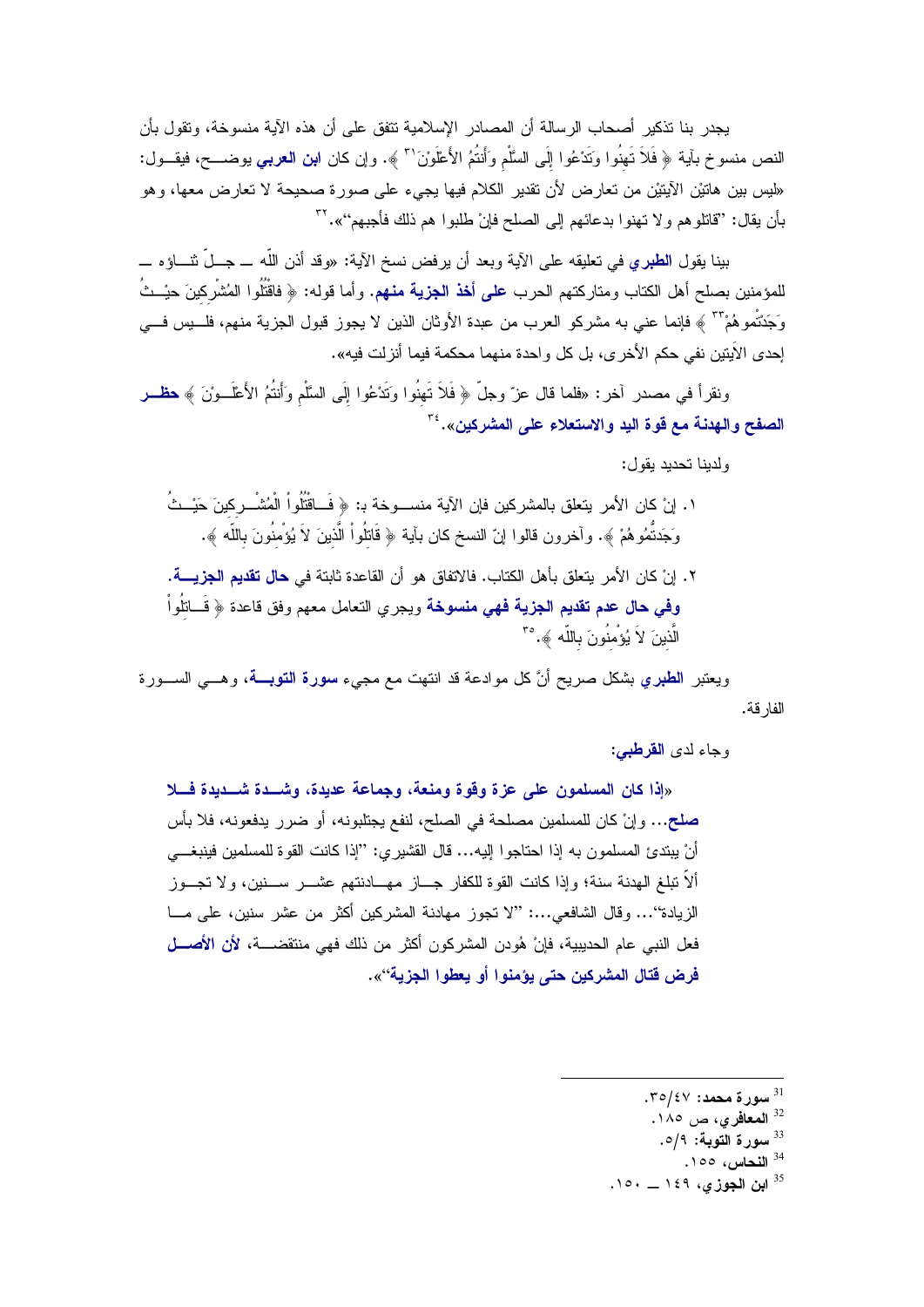لم يكن يخفي البعد السياسي على الزمخشري، فلم يأخذ بالقول بالنسخ، بل رأى بأن الأمــــر يتصــــل بالنقدير السياسي للإمام وفق المعطيات، فقال: «والصحيح إن الأمر موقوفٌ على ما يرى فيه الإمام صـــــلاح الإسلام وأهله من حرب أو سلم وليس يحتم أن يقاتلوا أبداً أو يجابوا إلى الهدنة أبداً».

ولدينا تفسير لافت للنظر ، بقول بأن معنى ﴿ وَإِن جَنَحُواْ للسَّلْمِ ﴾ بعني أن جنحوا للإسلام، `` و هب ينسجم مع الموقف النهائي للإسلام الذي تعيَّن بنصوص القرآن الأخيرة، والأحاديث المحمدية، وهذا الموقــف النهائي والواضح بفند الدعوى التي أعلنتها الرسالة القائلة: «إن فكرة إن المسلمين مـــأمورين بنشـــر ديـــنهم "بالسيف" أو إن الإسلام انتشر بشكل رئيس "بالسيف" لا يصمد للفحص…وإن التعاليم الإسلامية لا نأمر بـــأن الشعوب المغلوبة تُكره على اعتناق الإسلام».

كيف يمكن قبول دعوة إن الإسلام لا يتوسل السيف أداةً للأسلمة، والنص الشرعي يقـــول بوجـــوب القتال حتى يسلم غير الكتابي أو يقتل، ويسلم الكتابي أو يدفع الجزية؟ ونحن نسأل الـ ٣٨ إذا ما كانت فكرة أن الإسلام انتشر بالسيف لا تصمد للفحص كما جاء في الرسالة، فما هو تفسير ه العلماء لنصوص مثل:

﴿ وَقَاتِلُوهُمْ حَتَّى لاَ تَكُونَ فِتْنَةٌ وَيَكُونَ الدِّينُ كُلُّهُ للّه فَإِن انتَهَوْاْ فَإِنَّ اللّهَ بمَــا يَعْمَلُــونَ بَصيرٌ ٌ ﴾.

﴿ فَإِذَا انسَلَخَ الأَشْهُرُ الْحُرُمُ فَاقْتُلُواْ الْمُشْرِكينَ حَيْثُ وَجَدَتُمُوهُمْ وَخُذُوهُمْ وَاحْصُــرُوهُمْ وَاقْعُدُواْ لَهُمْ كُلَّ مَرْصَدَ فَإِن تَابُواْ وَأَقَامُواْ الصَّلاَةَ وَآتَوُاْ الزَّكَاةَ فَخَلُواْ سَبيلَهُمْ إِنَّ اللّهَ غَفُــورٌ رَّحيمٌ ۖ ﴾.

﴿ قَاتُلُوهُــمْ يُعَذِّبُهُــمُ اللّهُ بأَيْديكُمْ وَيُغْزِهِمْ وَيَنصُرْكُمْ عَلَــبِيْهِمْ وَيَشْــف صُــدُورَ قَــومْ مُّؤ<sup>ْ</sup>منين<sup>َ ٣٩</sup> ﴾.

﴿ قَاتُلُواْ الَّذِينَ لاَ يُؤْمِنُونَ بِاللَّهِ وَلاَ بِالْيَوْمِ الْآخِرِ وَلاَ يُحَرِّمُونَ مَا حَرَّمَ اللَّهُ وَرَسُولُهُ وَلاَ يَدِينُونَ دينَ الْحَقِّ منَ الَّذينَ أُوتُواْ الْكتَابَ حَتَّى يُعْطُواْ الْجِزْيَةَ عَن يَد وَهُمْ صَاغرُونَ ' ۚ ﴾. «أُمر ت أن أقاتل الناس حتى بقولو ا: ''لا إله إلاَّ''، فإذا قالو ها عصمو ا منــــى دمـــاءهم و أمو الهم، وحسابهم على اللّه»(ا**لصحيحان).** 

وكيف نقبل أنَّ الإسلام دعو ةُ سلميةً و القر آن يعتبر الجهاد تجار ةُ ر ابحةً في سبيل اللَّـــه. ` ُ و الحـــديث يقول: «إن سياحة أمتى الجهاد في سبيل اللّه».<sup>٢٢</sup>

- <sup>36</sup> أورده محقق كتاب ا**لبغدادي**، هامش رقم ١٨، ص ١٣٢.
	- <sup>37</sup> سورة الأنفال: ٣٩/٨.
		- <sup>38</sup> سورة التوبة: 0/9.
	- <sup>39</sup> سورة التوبة: ١٤/٩.
	- سورة التوبة: ٢٩/٩.
- $^{41}$ سورة النساء: ٤/٤/٤ سورة التوبة: ٩/١١١، ١١١٢؛ سورة الصف: ١٠/١١ ــ ١٣.
	- <sup>42</sup> أبو داود، كتاب الجهاد.